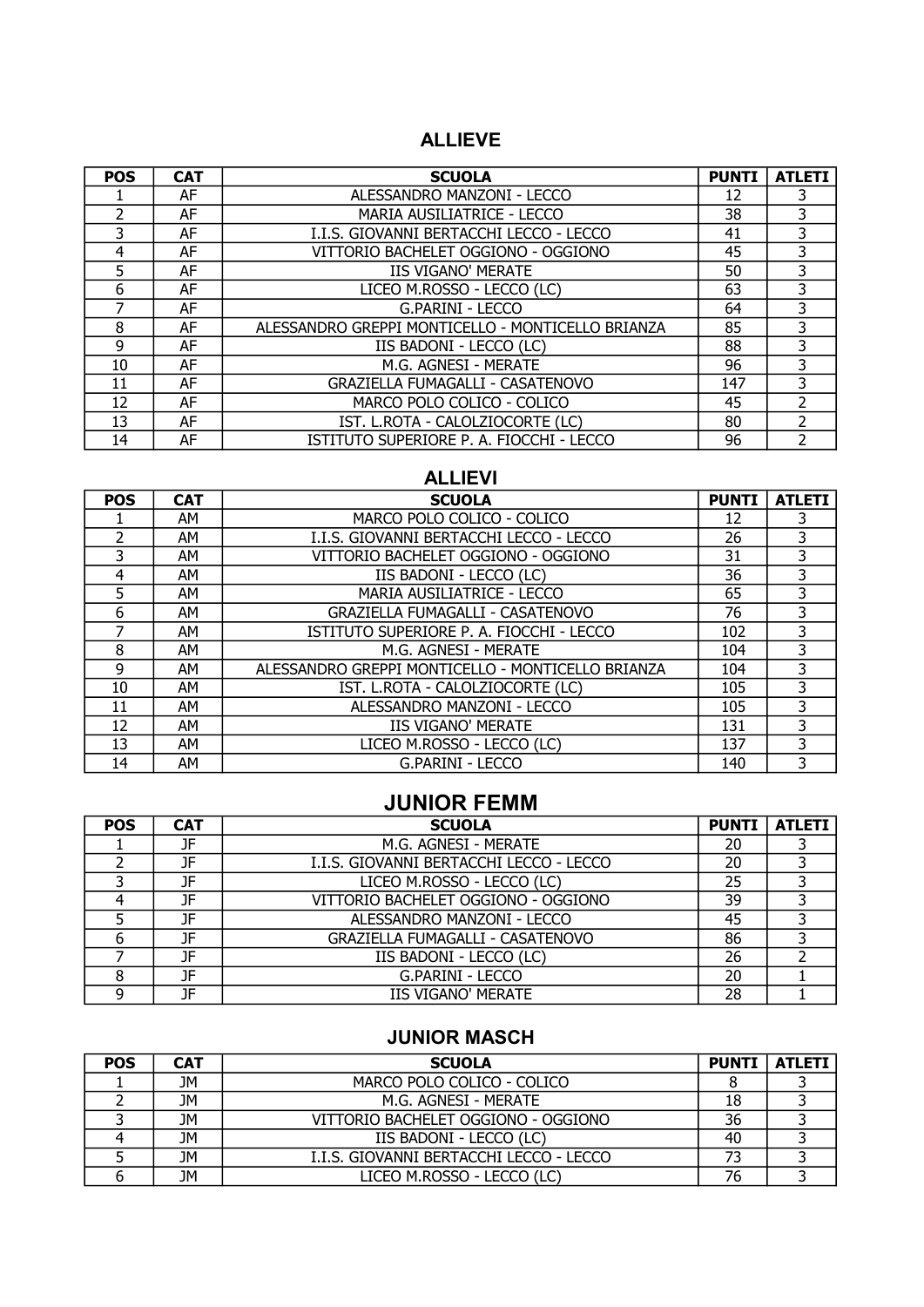|    | JM        | G.PARINI - LECCO                                  | 85  |  |
|----|-----------|---------------------------------------------------|-----|--|
|    | JM        | ALESSANDRO MANZONI - LECCO                        | 90  |  |
|    | JМ        | MARIA AUSILIATRICE - LECCO                        | 93  |  |
| 10 | <b>JM</b> | ALESSANDRO GREPPI MONTICELLO - MONTICELLO BRIANZA | 97  |  |
|    | JM        | ISTITUTO SUPERIORE P. A. FIOCCHI - LECCO          | 109 |  |
| 12 | JМ        | GRAZIELLA FUMAGALLI - CASATENOVO                  | 135 |  |
| 13 | <b>JM</b> | IST. L.ROTA - CALOLZIOCORTE (LC)                  | 58  |  |
| 14 | JМ        | <b>IIS VIGANO' MERATE</b>                         | 16  |  |

#### CADETTE

| <b>POS</b>     | <b>CAT</b> | <b>SCUOLA</b>                                           | <b>PUNTI</b> | <b>ATLETI</b>           |
|----------------|------------|---------------------------------------------------------|--------------|-------------------------|
|                | <b>CF</b>  | I.C. DON BOSCO CREMENO (LC)                             | 6            | 3                       |
| $\overline{2}$ | CF         | SCUOLE SEC. PARITARIA M.AUSILIATRICE - LECCO (LC)       | 40           | 3                       |
| 3              | <b>CF</b>  | I.C. MONS. L. VITALI BELLANO - BELLANO                  | 47           | $\overline{3}$          |
| 4              | <b>CF</b>  | I.C. MOLTENO - MOLTENO                                  | 76           | 3                       |
| 5              | <b>CF</b>  | SCUOLA SEC. LA TRACCIA - MISSAGLI (LC)                  | 76           | 3                       |
| 6              | <b>CF</b>  | I.C. MERATE (LC)                                        | 85           | $\overline{\mathbf{3}}$ |
| 7              | CF         | I.C. CERNUSCO LOMBARDONE - CERNUSCO LOMBARDONE          | 86           | 3                       |
| 8              | <b>CF</b>  | I.C. A. VOLTA MANDELLO D. L. - MANDELLO DEL LARIO       | 92           | 3                       |
| 9              | <b>CF</b>  | I.C. A. STOPPANI LECCO 3 - LECCO                        | 97           | $\overline{3}$          |
| 10             | <b>CF</b>  | I.C DON G. TICOZZI LECCO 2 - LECCO                      | 108          | 3                       |
| 11             | <b>CF</b>  | I.C. BRIVIO - BRIVIO                                    | 126          | 3                       |
| 12             | <b>CF</b>  | I.C. GIOVANNI XXIII PREMANA - PREMANA                   | 133          | 3                       |
| 13             | <b>CF</b>  | I.C. G.CARDUCCI OLGINATE - OLGINATE                     | 136          | 3                       |
| 14             | <b>CF</b>  | I.C. BARZANO' - BARZANO'                                | 139          | 3                       |
| 15             | CF         | I.C. ROBBIATE - ROBBIATE                                | 152          | $\overline{\mathbf{3}}$ |
| 16             | <b>CF</b>  | I.C. M. D'OGGIONO OGGIONO - OGGIONO                     | 161          | 3                       |
| 17             | <b>CF</b>  | I.C. GALBIATE - GALBIATE                                | 163          | 3                       |
| 18             | <b>CF</b>  | DI COSTA MASNAGA - COSTA MASNAGA                        | 163          | 3                       |
| 19             | <b>CF</b>  | I.C. FALCONE-BORSELLINO LECCO 1 - LECCO                 | 176          | 3                       |
| 20             | CF         | SCUOLA SEC. DI I GR. PARITARIA ALESSANDRO VOLTA - LECCO | 193          | $\overline{3}$          |
| 21             | <b>CF</b>  | I.C. OLGIATE MOLGORA - OLGIATE MOLGORA                  | 197          | 3                       |
| 22             | <b>CF</b>  | I.C. VALMADRERA - VALMADRERA                            | 306          | 3                       |
| 23             | <b>CF</b>  | I.C. BOSISIO PARINI - BOSISIO PARINI                    | 363          | 3                       |

## CADETTI

| <b>POS</b>     | <b>CAT</b> | <b>SCUOLA</b>                                     | <b>PUNTI</b> | <b>ATLETI</b> |
|----------------|------------|---------------------------------------------------|--------------|---------------|
|                | СM         | I.C. GIOVANNI XXIII PREMANA - PREMANA             | 21           | 3             |
| $\overline{2}$ | СM         | I.C. MONS. L. VITALI BELLANO - BELLANO            | 38           | 3             |
| 3              | <b>CM</b>  | I.C. ROBBIATE - ROBBIATE                          | 54           | 3             |
| 4              | <b>CM</b>  | I.C. G.CARDUCCI OLGINATE - OLGINATE               | 56           | 3             |
| 5              | СM         | I.C. MOLTENO - MOLTENO                            | 67           | 3             |
| 6              | СM         | I.C. DON BOSCO CREMENO (LC)                       | 67           | 3             |
| 7              | <b>CM</b>  | I.C. BRIVIO - BRIVIO                              | 82           | 3             |
| 8              | <b>CM</b>  | I.C. OLGIATE MOLGORA - OLGIATE MOLGORA            | 89           | 3             |
| 9              | СM         | SCUOLE SEC. PARITARIA M.AUSILIATRICE - LECCO (LC) | 94           | 3             |
| 10             | СM         | I.C. M. D'OGGIONO OGGIONO - OGGIONO               | 109          | 3             |
| 11             | СM         | I.C. CERNUSCO LOMBARDONE - CERNUSCO LOMBARDONE    | 126          | 3             |
| 12             | СM         | I.C. BARZANO' - BARZANO'                          | 139          | 3             |
| 13             | СM         | I.C. A. VOLTA MANDELLO D. L. - MANDELLO DEL LARIO | 146          | 3             |
| 14             | СM         | DI COSTA MASNAGA - COSTA MASNAGA                  | 148          | 3             |
| 15             | СM         | I.C DON G. TICOZZI LECCO 2 - LECCO                | 148          | 3             |
| 16             | СM         | I.C. GALBIATE - GALBIATE                          | 155          | 3             |
| 17             | СM         | I.C. FALCONE-BORSELLINO LECCO 1 - LECCO           | 167          | 3             |
| 18             | СM         | SCUOLA SEC. LA TRACCIA - MISSAGLI (LC)            | 172          | 3             |
| 19             | СM         | I.C. VALMADRERA - VALMADRERA                      | 222          | 3             |
| 20             | СM         | I.C. A. STOPPANI LECCO 3 - LECCO                  | 223          | 3             |